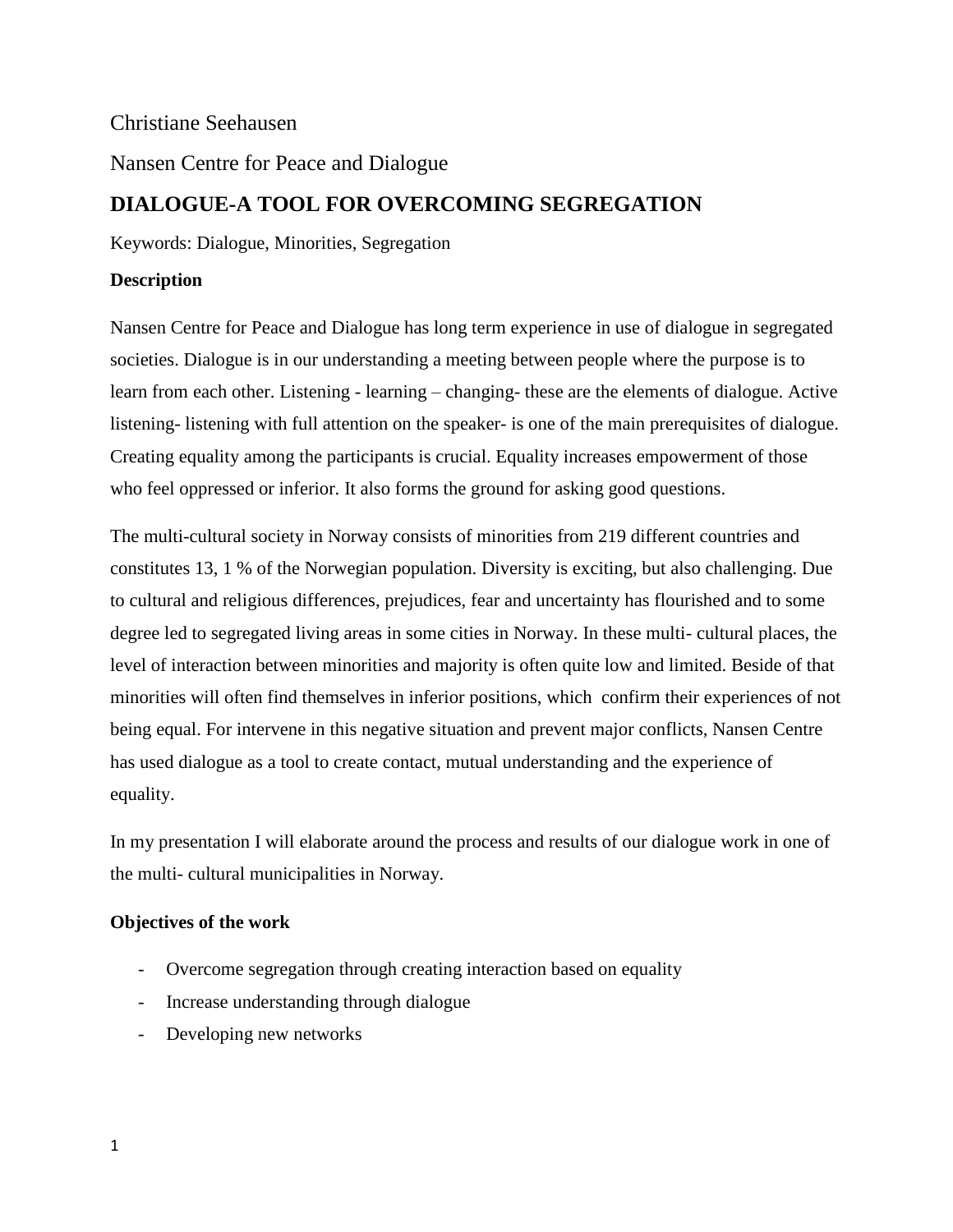## **Tasks**

- Building trust and safety among participants
- Encourage cooperation despite differences
- Increase self-confidence and reduce uncertainty

#### **Introduction**

This paper presents practical experiences in using dialogue in multi- cultural contexts in Norway. The paper is not based on research, but is knowledge based on experience from a three years project in one of the multi- cultural municipalities in Norway.

### **Background**

Norway has always been a multi- cultural society with national minorities like the Sami people, and foreigners, who have been recruited as experts in different fields. These are for example Germans, who in the 11<sup>th</sup> century dominated the stock fish trade and Dutchmen, Englishmen and Scots who were involved in timber trade. Much later in the 1970s Norway was dependent on American experts for developing the oil industry.

Beside these expert immigrants, Norway has always had labor immigration from neighboring countries like Sweden and Finland, and later from Pakistan, the former Yugoslavia and Turkey. In addition to labor immigrants Norway as a humanitarian nation has since the 1970, received numbers of refugees from various conflict or post- conflict areas like Somalia, Sudan, former Yugoslavia, Eritrea and Palestine to mention a few of them.

*The result of these settlements is that in 2014, 14,1 % of the population in Norway has an immigrant background, representing 221 different countries*. (SSB, 2013) The immigrant population is settled throughout the whole country, but the great majority is concentrated around the capital, Oslo.

Skedsmo municipality is one of the places, where many immigrants get settled. Skedsmo offers affordable housing and it has a good public transport systems to Oslo, which allows people to use the large labor marked located there. *Skedsmo has a total population of approximately 50 000 inhabitants, whereof an average of 22% represents minorities groups from138 different countries.* (SSB, 2013)

This amount of ethnic minorities puts Skedsmo on a list of **one** of the municipalities in Norway with the highest proportion of immigrants. This means the municipality has a great potential for innovative development, but it also has the challenging task to create an inclusive society based on equality and respect.

The Nansen Centre for Peace and Dialogue has been working with dialogue in post- conflict areas for about 20 years. Our work started in the 1990s during the war in the Balkans. The motivation at that time was to bring individuals from the conflicting parties together and give them a space for talking about their situation. The result of the work was the establishing of 10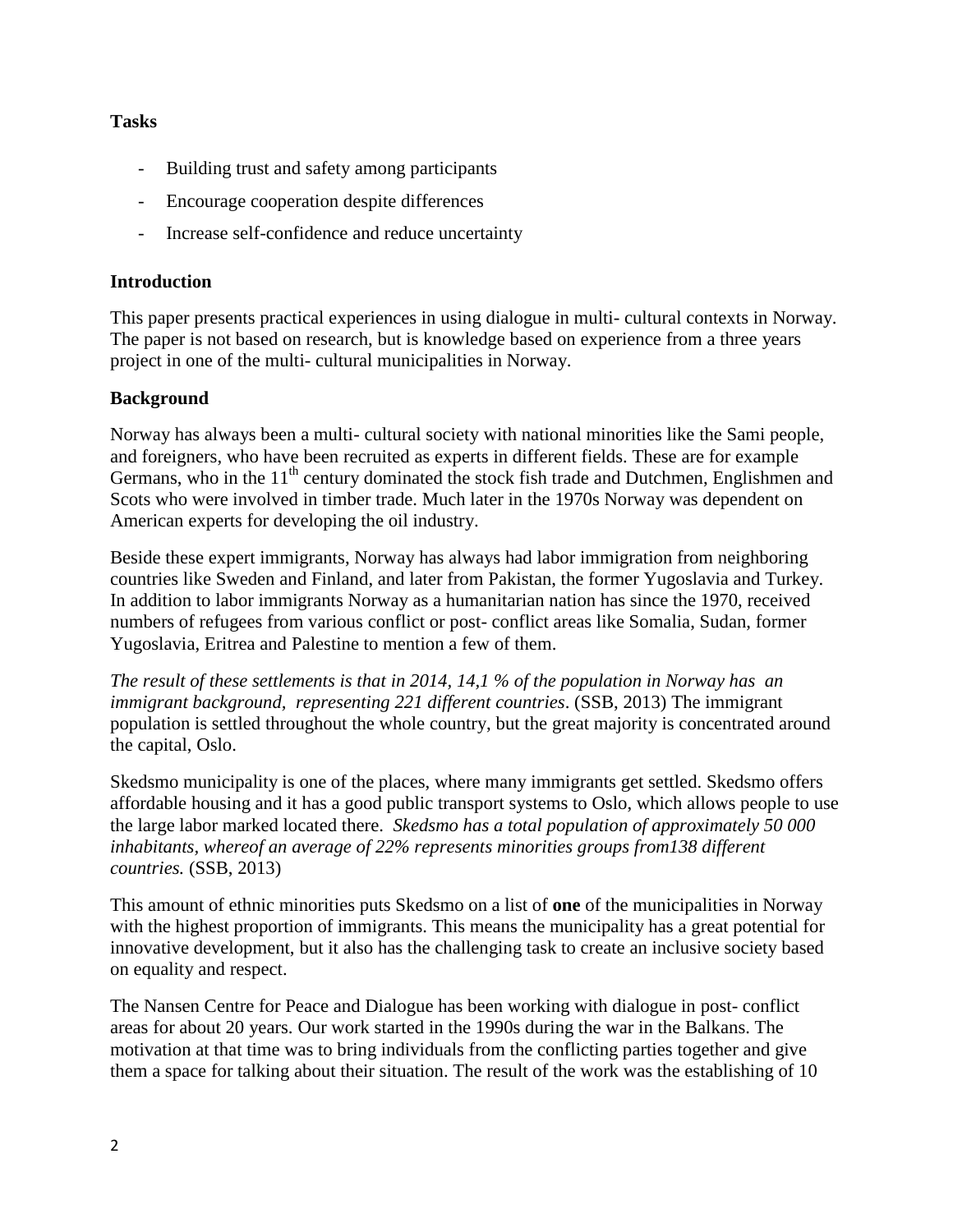dialogue centers in the former Yugoslavia. These centers are still in progress, working for inclusive societies and against ethnical and religious segregation.

Since that time our center has used these experiences and the method of dialogue in other postconflict or conflict areas like Afghanistan, Iraqi Kurdistan, Kenya and Somalia, where various reasons have led to segregation and discrimination of certain groups within these countries. A general problem is that conflicts and war, creates hate and fear toward the" others" and these feelings will often lead towards a process of segregation. This process might form the basis for new conflicts, because people who live segregated will develop stereotype perceptions and prejudices of each other.

Analyzing the multi- cultural Norwegian society, our center found that we are facing many of the same problems as those in post- conflict areas we have been engaged in. Stereotyping, racial discrimination and at some degree segregated living areas are also common in the biggest cities in Norway. The conflict level is still low, but many minority groups are suffering in silence, in their struggle to be accepted as an equal citizen.

Debates on immigration, integration and inclusion are often based on a presumption of "we" (Norwegians) and "them" (all new- comers, immigrants) especially those coming from areas outside the western hemisphere. This "we" indicates a set of values, norms and actions, which are assumed not to be part of "their culture"- an assumption, which might create the idea of superior and inferior cultural backgrounds. Linked to that, there is also an unclear perception of what it does mean to be Norwegian.

A well-functioning democratic society needs to be built on equality and respect of all citizens, regardless their religious and ethnical background. The feeling of being treated with equality and respect is subjective. Laws and regulations might give the impression of being safeguarding the equality of all citizens, but the daily life interactions often gives a more nuanced picture.

Creating respect and equality in a community demands long term processes, where all parties are included and listened to. In this process dialogue can be one of the tools. This paper will give an introduction of using dialogue as tool, based on experiences from Skedsmo municipality during the last three years.

# **The dialogue process**

Dialogue is a term used in many contexts, and many conversations are considered as dialogue, although they appear more like discussions. Dialogue and discussions are in other words not the same.

*The term dialogue has different definitions, depending on the cultural contexts in which it is used. The word originates from the Greek word dialegomai, which means to converse (dia – through; logos – word, reason). In our Western tradition, dialogue stems from Socrates (479-399 B.C.) and his student Plato (427-347 B.C.). It was a method for gaining insight into the truth, a truth which is inherent in every human being, but which we forget when we are born. Socrates believed that conversation could release this truth. An example: In a dialogue Socrates and the slave Menon converse about what goodness are, whether it can be recognised, developed or learnt. In order to show that recognition involves calling forth knowledge from the consciousness, knowledge which has existed there since we were born, Socrates begins asking the slave*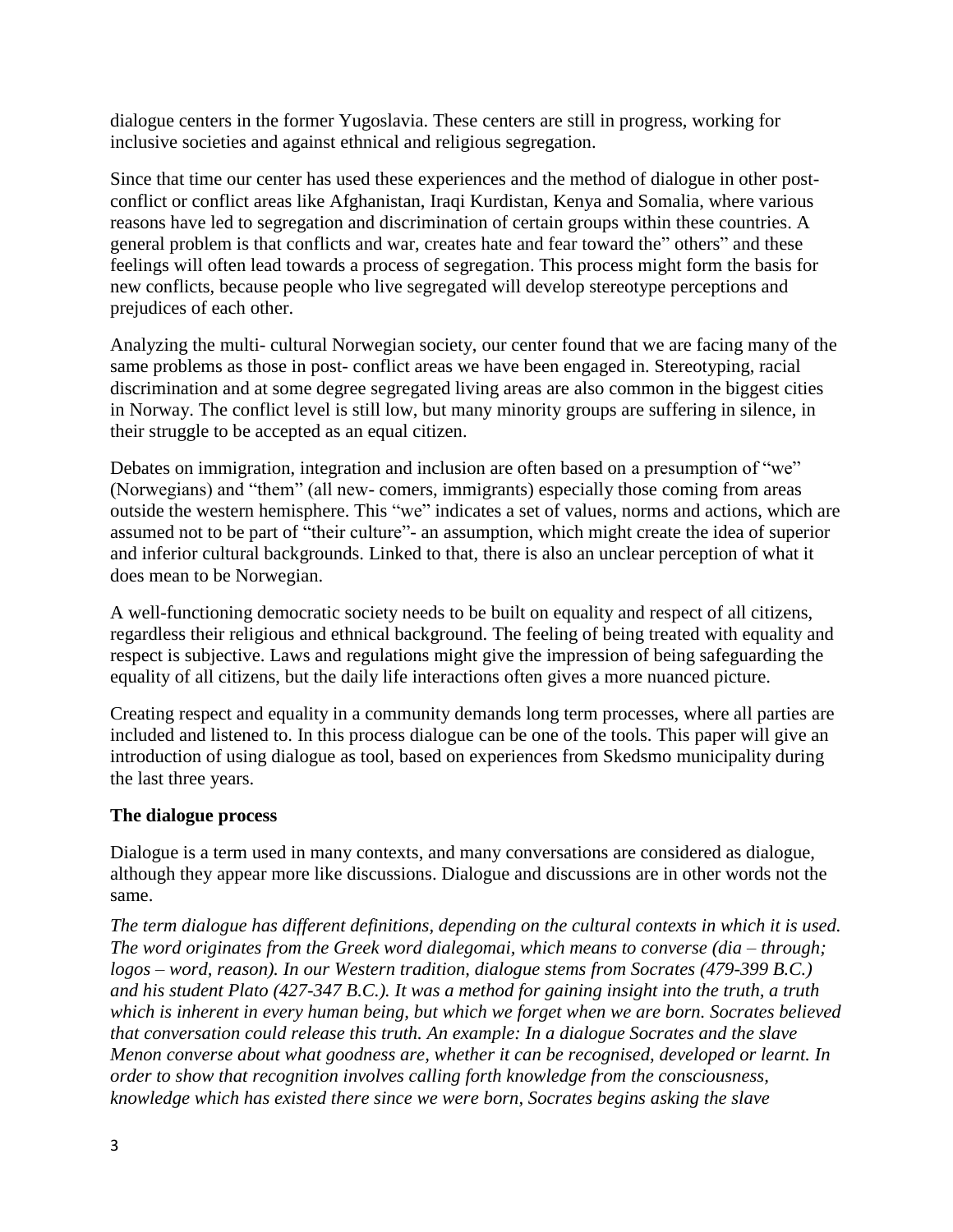*questions about a geometrical figure. Through asking, he entices knowledge from the slave's consciousness which the slave himself was not aware he possessed. That is, he had the knowledge, but had forgotten it at birth. For Socrates, learning through questions and answers – through dialogue – became a means for remembering a truth that we all carry inside ourselves, but in a forgotten form. This has later been called midwifery (maieutics) because it resembles the way in which the midwife assists in delivering the unborn child.* (Eidsvåg, 2004)

"*In the beginning is the relation", Martin Buber wrote in his principal work I and Thou All real life is meetings. We must meet others in order to find ourselves. Only through the gaze of others do we see ourselves, because "no eye can see itself*." (Buber, 1923)

With this sentence Martin Buber touched the essence of dialogue. The "others" are the way of seeing and understanding oneself. But this relation does not necessarily mean that we will find the truths as Socrates were talking about, because the truth is a complex term and depending on perception.

"Do not criticise another before you have walked two days in his moccasins" states an old American Indian proverb. After two days, our comprehension may have changed.

*Therefore, our understanding of truth fundamentally involves interpretation. The answers we get depend on the questions we ask. Reality emerges through the cultural spectacles with which we see. At the same time we do not watch from the outside. We are part of the reality that we must interpret, and we live with an implicit understanding of how the world is and what people are*  like. "The truth" appears through continuous dialogue with the surrounding world that we want *to grasp and comprehend*. (Eidsvåg, 2004)

Dialogue presupposes that every human being has a suspicion of not understanding the whole picture. This suspicion is useful in the sense that it gives me a humble approach to my own values and norms and the values and norms, of the others. It gives an insight of being part of one culture among several others. This understanding will motivate me to patiently strive to understand the others better. It does not mean to give up what considers being true and right, unless strong reasons convince me to do so.

Dialogue requires some prerequisites. First, a dialogue has to be in a public sphere. This means that everybody involved in the dialogue have the right to take part in establishing the norms and regulations around this dialogue. Secondly -equality. Differences in status, beliefs, and educational backgrounds of others are irrelevant for the dialogue. What counts is the ability to listen and ask relevant questions, not who puts them forward. The third prerequisite is that the participants should be ready to allow themselves to be convinced by the better arguments of others.

#### **Skedsmo municipality**

As mentioned above, Skedsmo is one of the municipalities in Norway with the highest percent of immigrants..It is also one of the fastest growing municipalities in Norway, and around 60% of the newcomers have a diverse background. Such a situation gives Skedsmo the challenge of using the positive potential of a heterogeneous society, and at the same time preventing segregation and racial discrimination. If successful, the Municipality can get the great opportunity of developing and innovative diverse society based on equality and respect for differences.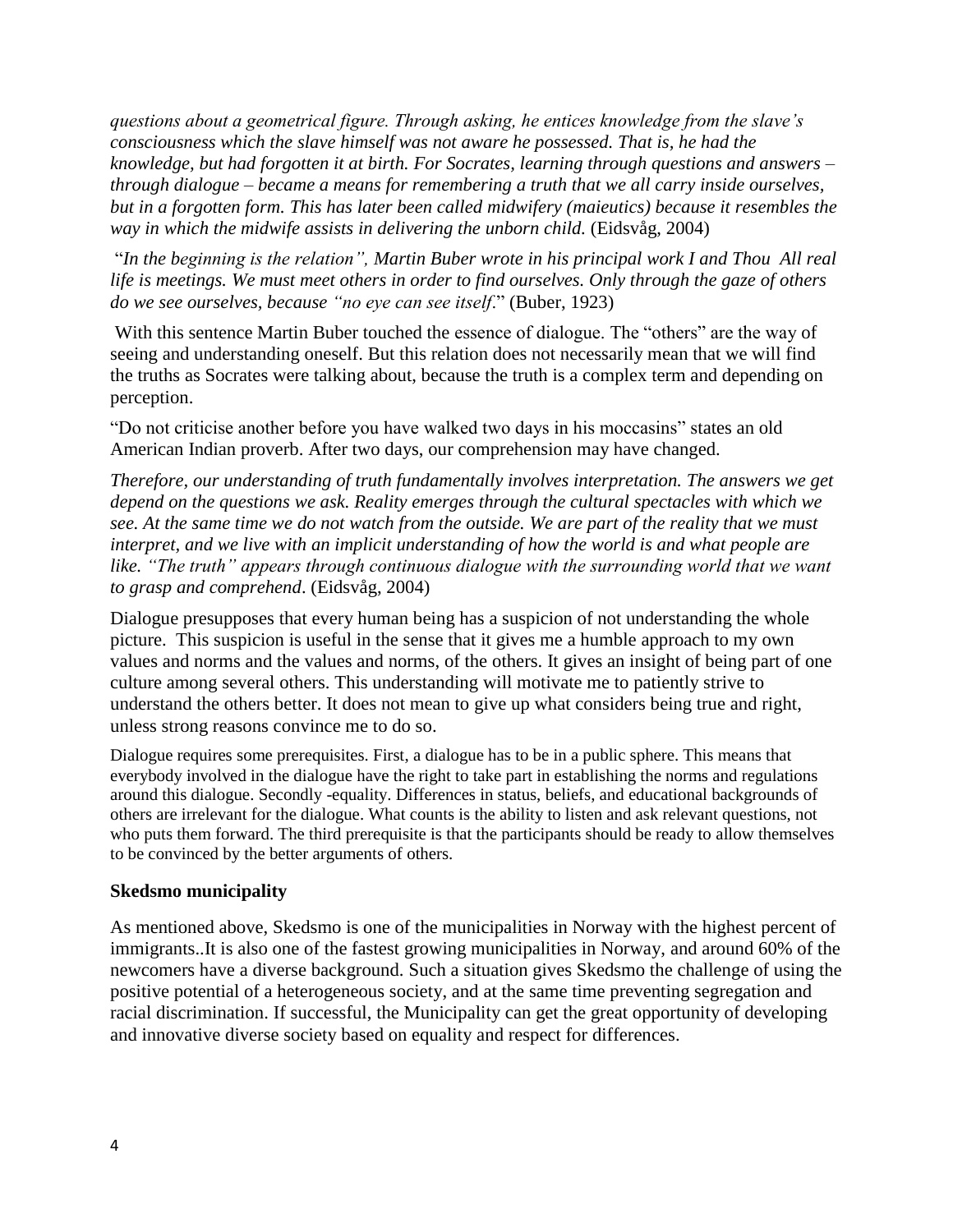In Skedsmo, like in other Norwegian municipalities, there are a many volunteer organizations. Some of them are organizing sport activities for children and youth, others come together for handcraft activities or gather their national groups for cultural activities.

These organizations are important for creating social activities and could be excellent meeting place for the diverse population. But unfortunately this is not the case. Most voluntary organizations are ethnical homogenous, using there gatherings for activities for their own national or religious group. For some of the organizations this kind of separation have not been intentional , while for others – particularly the immigrant organizations – are, understandably enough, using their gatherings for maintaining their language, culture and religion. Without doubt, a firmly rooted identity is the basis for interaction with new cultures, languages and beliefs, while activities together with the majority population give the necessary knowledge for understanding the larger society.

Members of the majority population often perceive themselves as those who know the society, seeing their role as a coach or wizard for new comers or as someone who has to protect what they consider as Norwegian. They often deny the fact that the society has changed dramatically. The recognition of this dramatic change requires new thinking and behavior. In many ethnical Norwegian homes in Skedsmo, especially in the upper middle and upper class, who have the financial strength to live in areas with little ethnical diversity (which often are the most expensive areas), there is, among others, an understanding that the multi-cultural society is functioning good enough, based on their experiences in contact with minorities as craftsmen, cleaning personnel or shop and restaurant workers.

On the other hand the minority population is also quite complex and differs in many ways. In very general you have second generation's immigrants, who are born here and consider themselves as Norwegians, but might have problems to be accepted as Norwegians because of their skin color or their religious background. Others are new comers struggling with the language and culture. There are labor immigrants from many different countries, often welleducated. Despite having a job and an income and as such a foot into the society, they still alienated because of cultural differences and language. The last group is refugees. Some of them have very little education, others well educated, but have large challenges getting their education acknowledged in Norway. Many of them have to start from scratch, which is quite demotivating for a person in their 30 or 40- ties. In addition they often have several health problems. For most of them the goal is to live a good life in Norway, to be respected despite of their differences. The minority groups live different lives, but in spite of that, many have experienced not to be treated with equality in interaction with the majority population. These experiences influence how they perceive the society and might influence their motivation to be part of it.

The dialogue process in Skedsmo started through contact with one adviser from the cultural section in the administration. She had for many years followed up volunteer organizations in Skedsmo and observed that there is little interaction between immigrant organizations and the traditional Norwegian organizations. Her concern was that this situation strengthens the segregation tendencies in the municipality and she was looking for a tool to prevent this development. Through funding from the Directorate of Integration and Diversity, Skedsmo municipality in cooperation with the Nansen Center for Peace and Dialogue, started up Skedsmo dialogue, a forum for 30 women representing different volunteer organizations. Around 65 % of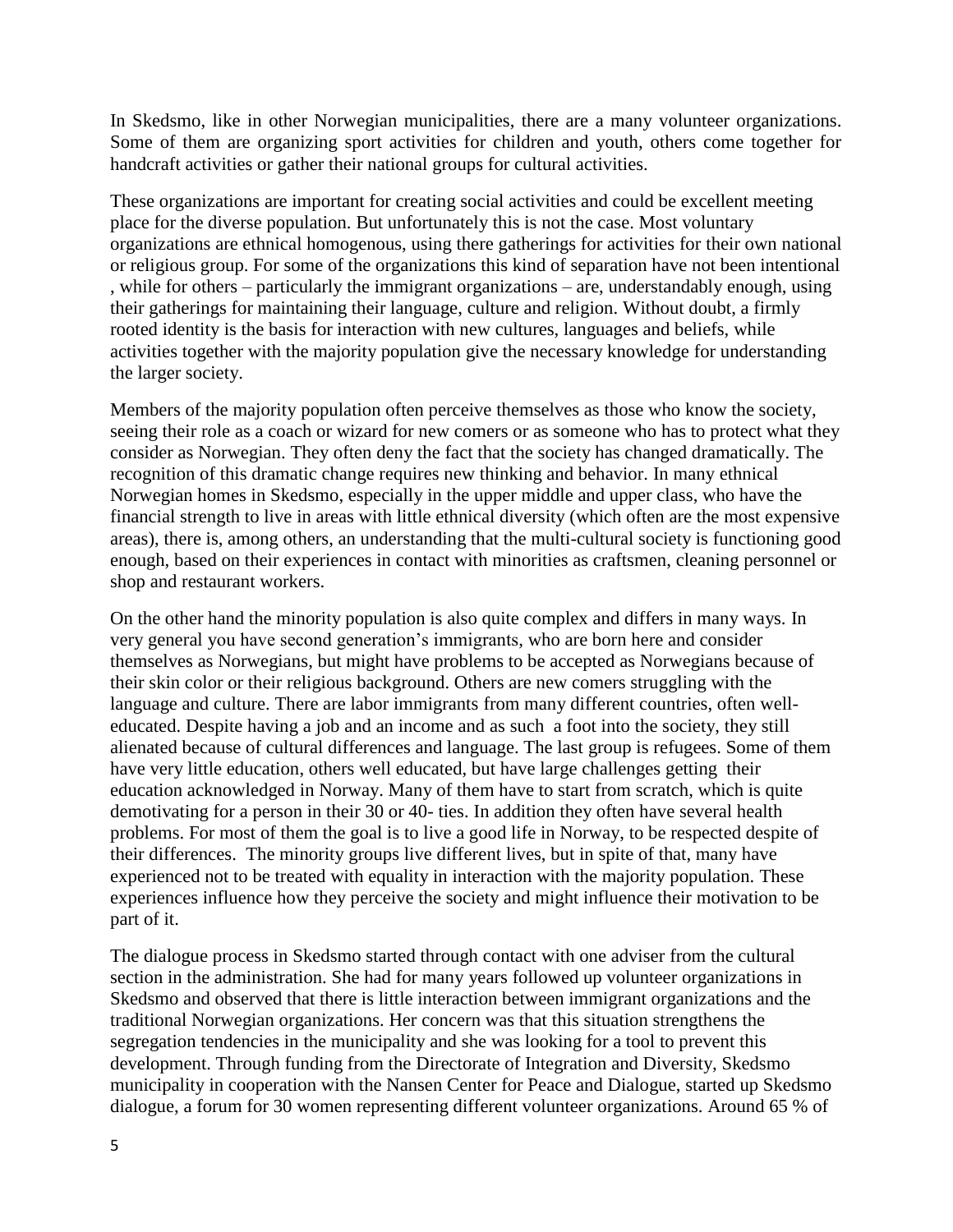the participants had another ethnical background than Norwegian and their age were between 30 and 68 years.

## **The dialogue process**

The first step in this process was gathering 30 women with different backgrounds, beliefs, experiences and positions. This was only possible because of our key- person, an adviser from the cultural sector. Having a key person, who is trusted by the local community, is an important start for a dialogue process. Our key person has been working for the municipality in many years. She is, as mentioned, part of the cultural sector i Skedsmo, and one of her main tasks in all these years has been to follow up the voluntary sector in the municipality. Due to that she came in contact with each new established organization in Skedsmo. Especially many of the immigrant organizations were in frequent contact with her, because of her knowledge to Norwegian rules and laws needed for organizational life. Such service creates trust, although the cooperation not always was without conflicts. Through this cooperation she became an important network, which enables her to identify motivated and interested participants to the dialogue forum. The participants came because they felt safe in interaction with the key person.

The second step was to find a safe and neutral space for the dialogue sessions. In our case we selected a room in the Town Hall. The Town Hall is an open place for all inhabitants and we therefor considered it as the most neutral space in the municipality. In addition to the physical space, it is important to prepare an environment which encourages people to talk and to interact with each other. In our case we offered a nice meal to the group, an action we followed up through two years. Food is a universal need and it creates an atmosphere of wellbeing and kindness. Gradually the women prepared the food themselves. The acknowledgment of their effort strengthened their self-esteem. Beside of that we used time to get known with each other, through a process where each participant got time to present themselves and their organization. Only for that process we used several meetings.

Dialogue is a joint project and cannot contain any hidden agenda. Everyone involved must be invited to participate in deciding the goal, topic, working methods and schedules. This creates a sense of security and gives ownership to the project. Attempts of manipulation undermine all trust and are destructive to any dialogue. The participants in the Skedsmo dialogue process used time to get known, and discussed and negotiated how they wanted to develop the process. For example did they have to find the topics they were interested to talk about. Several participants wanted to have experts to give introductions to them, but through a joint process they decided to base the dialogues on presentations of their knowledge and experiences. This decision was quite important for the development of the group process, because each participant had to choose a partner; they never had been worked with, for preparation of the presentations. For several participants this was a totally new experience. Especially for some minority representatives who previously had been sitting in a group with people from the majority population.

The third step in the dialogue was to ensure that all participants were *equal*. No good dialogue will take place between the master and the slave if the master insists on being master and the slave accepts being the slave. In the event of major differences between the participants' education, level of knowledge and status, one has to establish human equality through addressing each of the participants with openness and interest. Giving this attention, regardless of status,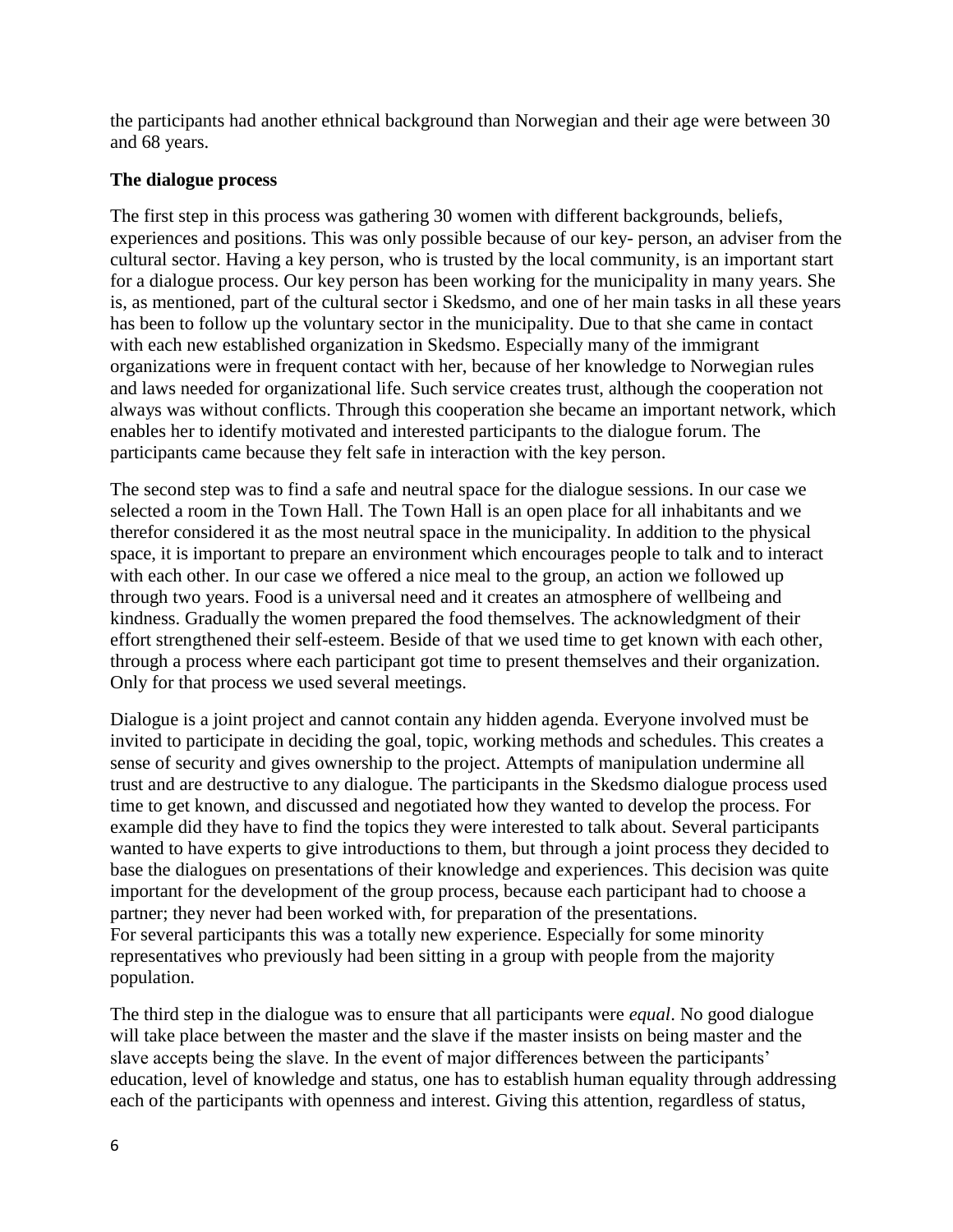position or educational background creates a feeling of being treated with equality. Interaction based on equality is a perfect foundation for trust building. Trust and equality are interrelated. Trust is also something which can be spread into group. The facilitators trusted the participants and recognized them by being attentive and listening and this behaviour influenced the rest of the group. When trust first was established through attention and listening, each participant discovered similarities in each other's life. Like daily struggles with teenager children or the difficulties in combining work and family responsibilities. This opened up the "door" for seeing the other from a different prospective- not only as someone who is different, but more as someone who is equal, with a universal set of emotions and needs, among others the need of being treated with equality. Understanding that our basic needs and emotions are universal was the step which encouraged the participants to treat the others with equality.

The fourth step was to establish the will and ability to listen. If nobody listens, nothing that is said will be of any use. Being ignored always feels painful and degrading. Dialogue requires empathetic listening in order to understand the others. Listening does not only mean to hear the words the others are saying, but also to recognize the tentative, the uncertain, the unfinished. Active listening was challenging for the participants in the Skedsmo dialogue. A good listener has to battle inattention, impatience and self-centredness – a difficult task in a world where such behaviour is the most common. Active listening includes asking good questions. Good questions put us on the track of something we do not know, but would like to know and should know. An honest question as "How is life for a foreigner in Norway?" can be the starting point for a new and changed understanding. Talking is important, but doing things together strengthens the relationships even more. The participants in Skedsmo dialogue had to prepare joint lectures and presentations; they planned and arranged events like the celebration of the 8<sup>th</sup> of March and other cultural activities. Minorities and majority were working together for common goals-for some this was a bright new experience.

The fifth step in that dialogue process was to ensure sustainability. Starting up such a process is binding. Organiser and facilitators have to prepare the ground for a continuation of the process. This was done by involving the participants from the first moment so that they felt responsibility for the group, and responsible for the impact the work will have into the community. Sustainability- processes also need to be anchored into legal bodies or organizations. In our case both the administration and the political level in the municipality secured funds and structure for further processes.

#### **Achievements**

In our dialogue processes we try to cover four levels of achievement. Those levels will be worked on all at the same time. I will use these levels to explain our results in the Skedsmo dialogue.

The first level is the individual level

The objective here is to transform the individual to:

-Help individuals to grow and develop greater self- awareness

-Educate to broaden the competency and knowledge base

-Make explicit and examine assumptions, mindsets and mental models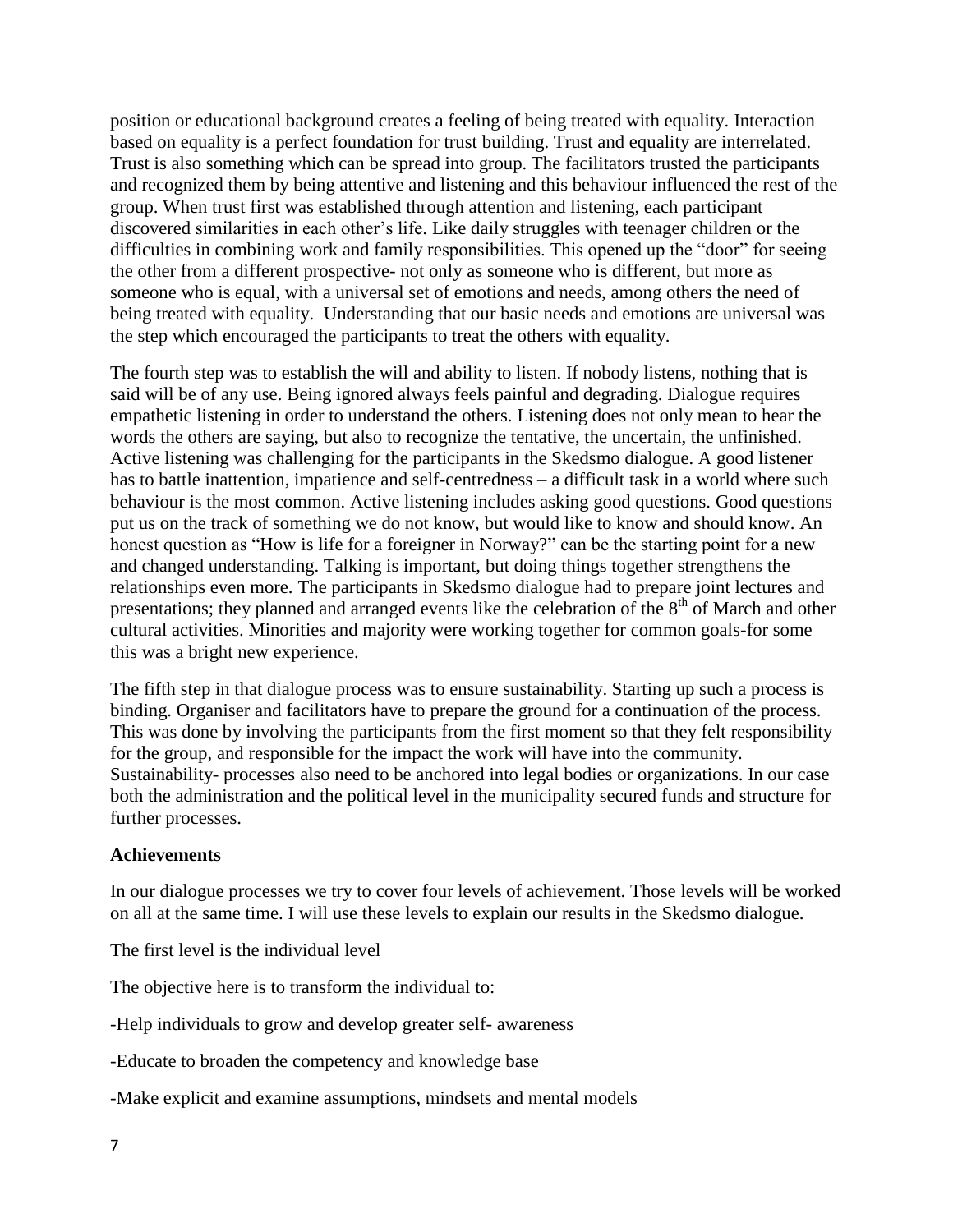In the Skedsmo dialogue process the individuals (the participants) gained increased selfawareness particularly related to communication. The participants learned to communicate in different ways, a competency highly needed in their lives. Mental models and mindsets were changed through intensive listening processes. The interaction in between participants with different ethnical backgrounds, gave a broader understanding of each other's perceptions. Presentations of the organizational work, gave insight in previously unknown approaches like the study of Islam from a female point of view. These new realizations were important for thinking through assumptions and prejudices.

The second level is the relationships:

The objective here is transforming relationships by:

-Conflict transformation

-Build trust

-Promote respect and recognition

-Change patterns of dysfunctional relations

-Increase awareness of interdependence

Dialogue is a relational process. Each step in the process is based on the relations between the participants, and the participants and the facilitator. Trust was build up through deep listening and openness throughout the process. Increased trust enabled more respect for each other`s differences and lifestyles. The participants spent less time in giving advises to each other, rather they became more aware of supporting good ideas and approaches. Through joint activities they recognized their interdependence, important for the further development of this process.

The third level is the culture:

The objective here is transforming collective patterns of thinking and acting by:

-Change the norms and values that sustain patterns of exclusion

-Explore and transform collective habits of thinking and behaving

-Promote more inclusive participatory culture

-Transform overly simplistic and distorted discourses

On this level we probably experienced most changes. In the beginning of the process the norms and values were based on distinctions between being part of minorities or the majority. Over time these impressions got more differentiated. Both parties discovered more similarities in values and norms, which led to a better understanding of each other. Some topics even created unusual cohesion against common norms in the Norwegian society. That was the case when the group talked about the extreme sexualized focus on young women. By elaborating on this issue the participants (most of them mothers) agreed that there is a need for resistance against this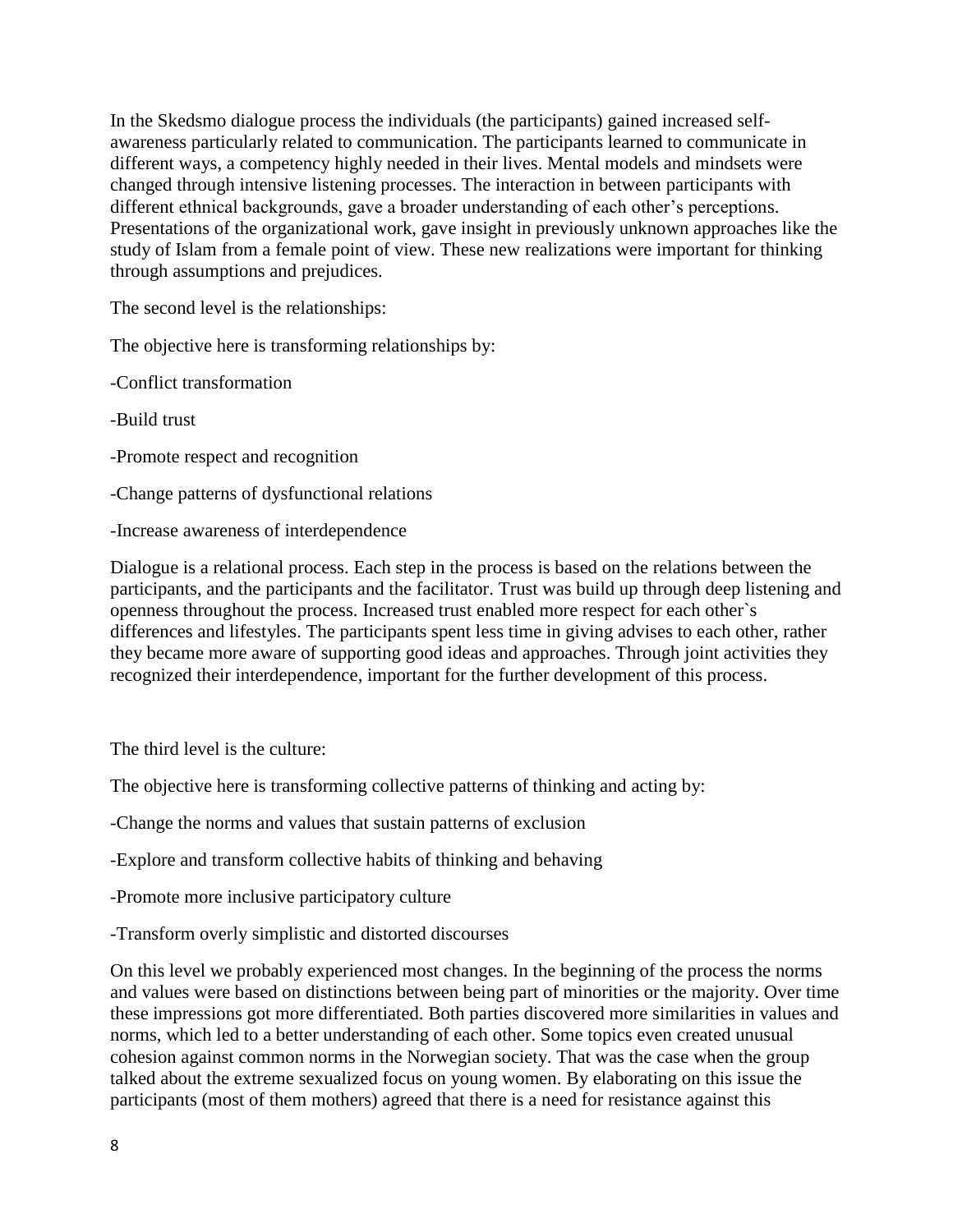development. By getting to know each other as individuals, the participants were able to rethink their collective perception of the others. For some of the Christian Eritrean women, the interaction with Muslim women from Pakistan and Afghanistan, gave them a more comprehensive picture of what it means to be a Muslim women, than what they had learned about this "group "in their homeland. These changes of perceptions created a more inclusive behavior, which hopefully will affect their daily life.

#### *Fourth level is the structures and systems:*

The objective here is transforming structures, processes and mechanism by:

-Reform processes at the administration or/and political level

-Promote changes in the structural planning of future actions

A sustainable change process depends on an interaction between the grassroots level and the structural level. Those two levels are interdependent. The Skedsmo dialogue process started as an initiative from one adviser from the cultural sector in the municipality. She included participants from different grass- root organizations. The funding for this activity was given from a higher structural level at the Norwegian government. Their intention was to support a process, which could be of interest for other municipalities. The Nansen Center delivered the professional knowhow for the process. Through the process the local administration and political level got interested in the method and decided to continue the development of the dialogue forum, independent from the first funding. The forum influenced the structural planning, through being part of the municipality's action plan for an inclusive society. This means that the dialogue forum promoted changes and motivated the administration and the Major to use the method as one of the tools for developing a diverse municipality based on equality and respect.

# **Conclusion**

Dialogue is a tool for overcoming segregation. In this paper I described the process from a three year project in one of the multi- cultural municipalities in Norway. The ethnical segregation in some Norwegian municipalities is not required from any national or regional political leading institution, but rather an unconsciously structural development, pushed forward by a housing marked controlled by financial interest. The result of this is living areas (with cheap or rented apartments) with a high percentage of immigrants and others areas (more expensive) where the main group are ethnical Norwegians. These living patterns limit the daily life interaction between minorities and majority and thereby important experiences for develop better understanding for each other's differences.

Engagement in voluntary organization could help to overcome this situation, but unfortunately many of these organizations are quite homogenous. Each organization has their own program and workspace and in a democratic society it is impossible to force people, who choose to be engage in their leisure time, to get part of something they are not interested in. The only way, as a wise adviser in the cultural sector discovered, is to motivate members of different organizations to come together for developing common activities and learn from each other.

Dialogue was chosen as the method, because it is based on equality and respect for each other. In a dialogue status, position, ethnical or educational background is frivolous. What matters are the